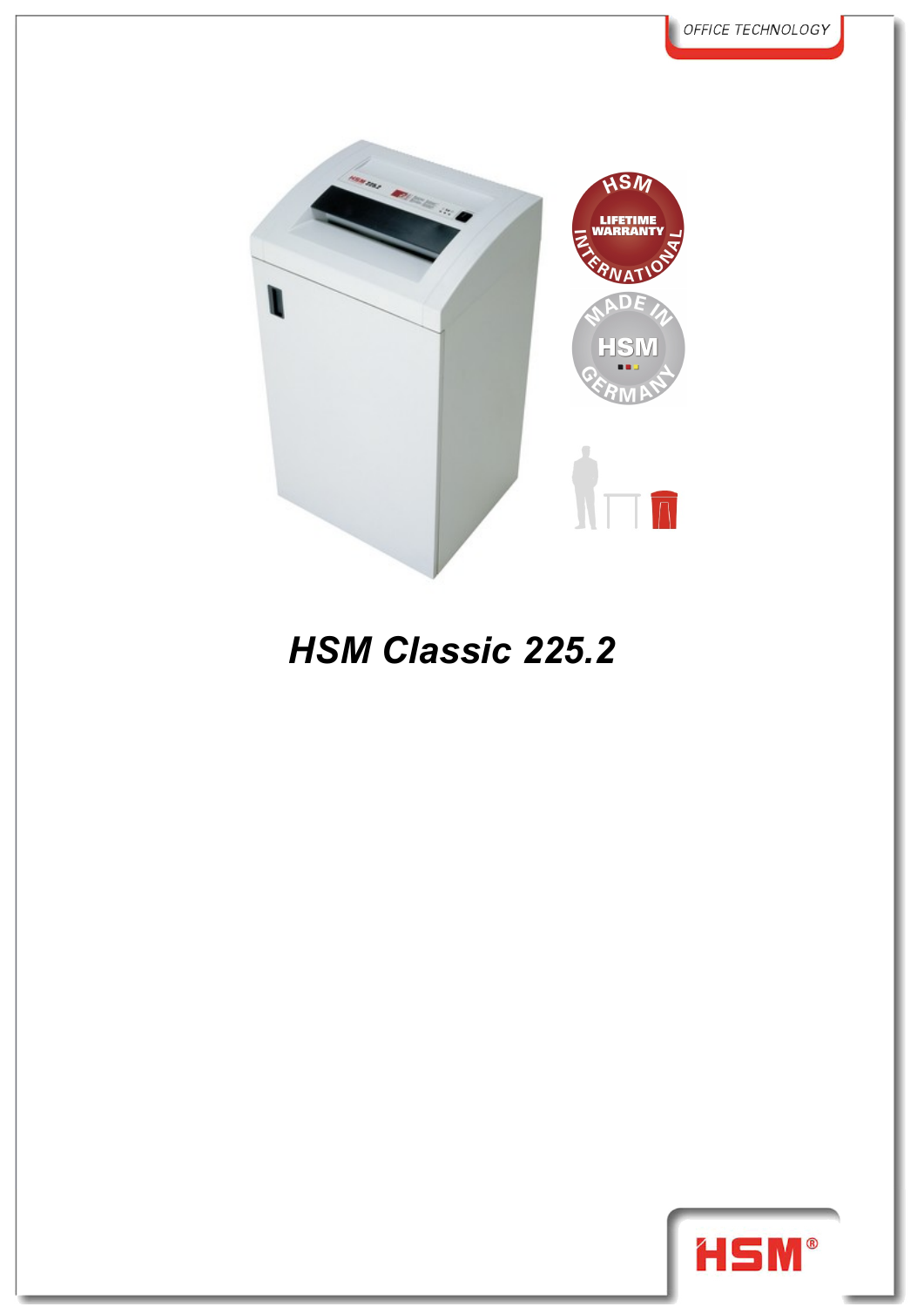Mobile, very high performance model for deskside use. Shreds credit and store cards with ease as well as CDs and floppy disks (details see below). Modern electronic controller. Photoelectric cell for automatic start/stop control. On/ off switch with integrated reversing function. Folding safety element, in the security levels 2 and 3 with infeed slot for CDs and floppy disks. Stand-by mode with LED indicator. Stops automatically when the container is full and door is open. Automatic stop with LED plus auto-reverse in the event of a paper jam. With reusable waste bag. Made in Germany.

| Product type description               | HSM 225.2 3,9mm                                                                                                                                                                                                                                                                                                                                     | HSM 225.2 5,8mm                                                                                                                                                                                                                                                                                                                                     |
|----------------------------------------|-----------------------------------------------------------------------------------------------------------------------------------------------------------------------------------------------------------------------------------------------------------------------------------------------------------------------------------------------------|-----------------------------------------------------------------------------------------------------------------------------------------------------------------------------------------------------------------------------------------------------------------------------------------------------------------------------------------------------|
| Order number                           | 1340141                                                                                                                                                                                                                                                                                                                                             | 1341141                                                                                                                                                                                                                                                                                                                                             |
| <b>EAN Code</b>                        | 4026631009645                                                                                                                                                                                                                                                                                                                                       | 4026631009683                                                                                                                                                                                                                                                                                                                                       |
| Shredder material                      | $\begin{picture}(15,14) \put(0,0){\line(1,0){10}} \put(15,0){\line(1,0){10}} \put(15,0){\line(1,0){10}} \put(15,0){\line(1,0){10}} \put(15,0){\line(1,0){10}} \put(15,0){\line(1,0){10}} \put(15,0){\line(1,0){10}} \put(15,0){\line(1,0){10}} \put(15,0){\line(1,0){10}} \put(15,0){\line(1,0){10}} \put(15,0){\line(1,0){10}} \put(15,0){\line(1$ | $\begin{picture}(15,14) \put(0,0){\line(1,0){10}} \put(15,0){\line(1,0){10}} \put(15,0){\line(1,0){10}} \put(15,0){\line(1,0){10}} \put(15,0){\line(1,0){10}} \put(15,0){\line(1,0){10}} \put(15,0){\line(1,0){10}} \put(15,0){\line(1,0){10}} \put(15,0){\line(1,0){10}} \put(15,0){\line(1,0){10}} \put(15,0){\line(1,0){10}} \put(15,0){\line(1$ |
| Cutting type                           | strip cut                                                                                                                                                                                                                                                                                                                                           | strip cut                                                                                                                                                                                                                                                                                                                                           |
| Security level                         | $\overline{2}$                                                                                                                                                                                                                                                                                                                                      | $\overline{2}$                                                                                                                                                                                                                                                                                                                                      |
| Cutting width                          | $3.9 \text{ mm}$                                                                                                                                                                                                                                                                                                                                    | 5.8 mm                                                                                                                                                                                                                                                                                                                                              |
| Particle length                        | 0 <sub>mm</sub>                                                                                                                                                                                                                                                                                                                                     | $0 \text{ mm}$                                                                                                                                                                                                                                                                                                                                      |
| Cutting capacity (70g/m <sup>2</sup> ) | 31 - 33 sheet                                                                                                                                                                                                                                                                                                                                       | 40 - 42 sheet                                                                                                                                                                                                                                                                                                                                       |
| Cutting capacity (80g/m <sup>2</sup> ) | 25 - 27 sheet                                                                                                                                                                                                                                                                                                                                       | 32 - 33 sheet                                                                                                                                                                                                                                                                                                                                       |
| Intake width                           | 300 mm                                                                                                                                                                                                                                                                                                                                              | 300 mm                                                                                                                                                                                                                                                                                                                                              |
| Container volume                       | 1031                                                                                                                                                                                                                                                                                                                                                | 1031                                                                                                                                                                                                                                                                                                                                                |
| Cutting speed                          | 126 mm/s                                                                                                                                                                                                                                                                                                                                            | 126 mm/s                                                                                                                                                                                                                                                                                                                                            |
| Noise level (idle operation)           | 56 dB                                                                                                                                                                                                                                                                                                                                               | 56 dB                                                                                                                                                                                                                                                                                                                                               |
| eclass 5.1                             | 24320703                                                                                                                                                                                                                                                                                                                                            | 24320703                                                                                                                                                                                                                                                                                                                                            |
| UN/SPSC                                | 44101603                                                                                                                                                                                                                                                                                                                                            | 44101603                                                                                                                                                                                                                                                                                                                                            |
| Power consumption of the motor         | 1400 W                                                                                                                                                                                                                                                                                                                                              | 1400 W                                                                                                                                                                                                                                                                                                                                              |
| Voltage                                | 230 V                                                                                                                                                                                                                                                                                                                                               | 230 V                                                                                                                                                                                                                                                                                                                                               |
| Frequency                              | 50 Hz                                                                                                                                                                                                                                                                                                                                               | 50 Hz                                                                                                                                                                                                                                                                                                                                               |
| Depth                                  | 420 mm                                                                                                                                                                                                                                                                                                                                              | 420 mm                                                                                                                                                                                                                                                                                                                                              |
| Width                                  | 500 mm                                                                                                                                                                                                                                                                                                                                              | 500 mm                                                                                                                                                                                                                                                                                                                                              |
| Height                                 | 895 mm                                                                                                                                                                                                                                                                                                                                              | 895 mm                                                                                                                                                                                                                                                                                                                                              |
| Weight                                 | 42 kg                                                                                                                                                                                                                                                                                                                                               | 42 kg                                                                                                                                                                                                                                                                                                                                               |
|                                        |                                                                                                                                                                                                                                                                                                                                                     |                                                                                                                                                                                                                                                                                                                                                     |

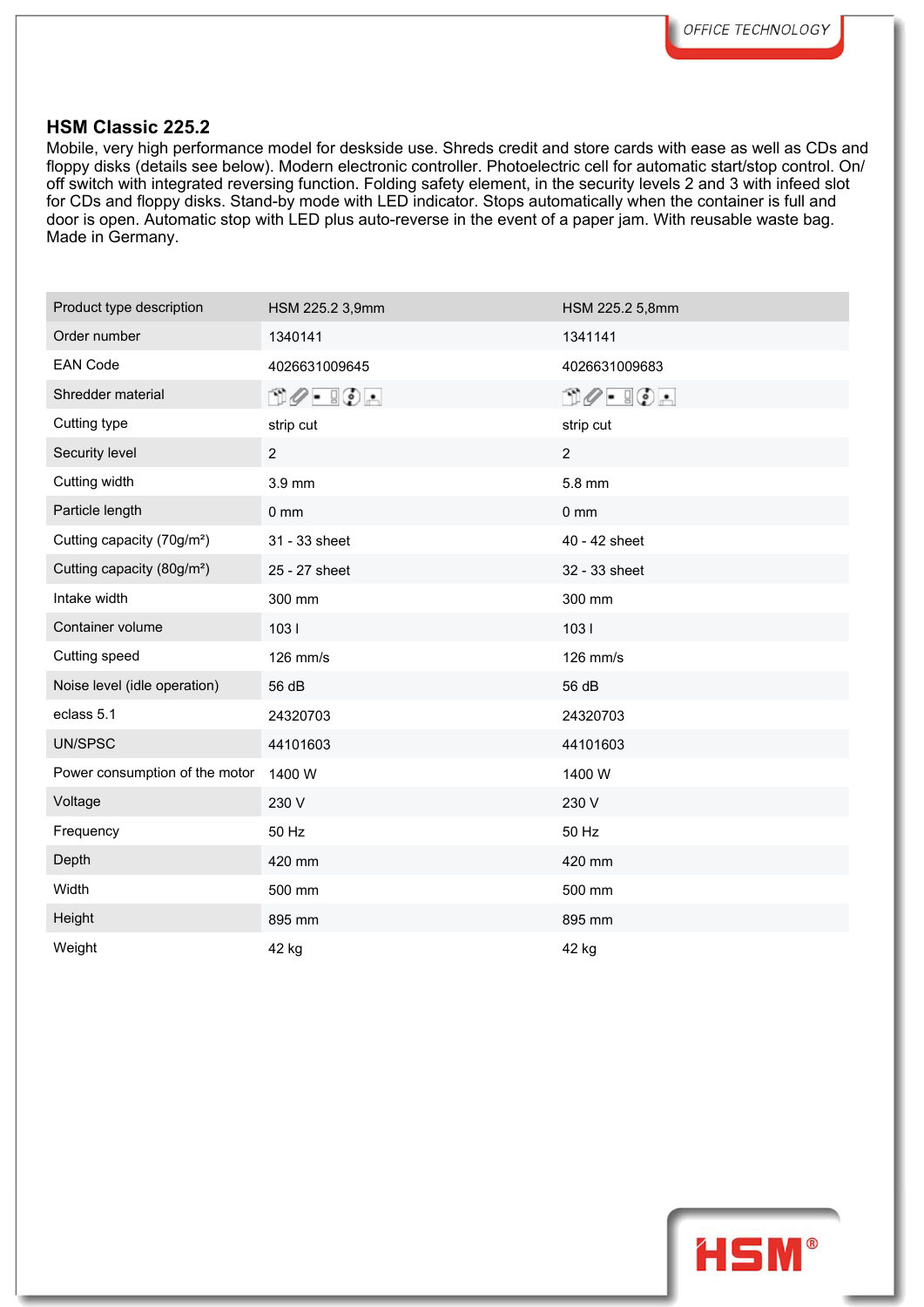| Product type description               | HSM 225.2 3,9x40mm              | HSM 225.2 1,9x15mm              |
|----------------------------------------|---------------------------------|---------------------------------|
| Order number                           | 1343141                         | 1342141                         |
| <b>EAN Code</b>                        | 4026631009775                   | 4026631009713                   |
| Shredder material                      | $\Box\oslash$ - $\Box\oslash$ - | $\cup \mathscr{O} = \mathbb{R}$ |
| Cutting type                           | particle cut                    | particle cut                    |
| Security level                         | 3                               | $\overline{4}$                  |
| Cutting width                          | 3.9 mm                          | 1.9 mm                          |
| Particle length                        | 40,00 mm                        | 15,00 mm                        |
| Cutting capacity (70g/m <sup>2</sup> ) | 25 - 27 sheet                   | 17 - 19 sheet                   |
| Cutting capacity (80g/m <sup>2</sup> ) | 20 - 22 sheet                   | 12 - 14 sheet                   |
| Intake width                           | 300 mm                          | 300 mm                          |
| Container volume                       | 1031                            | 1031                            |
| Cutting speed                          | 135 mm/s                        | 135 mm/s                        |
| Noise level (idle operation)           | 56 dB                           | 56 dB                           |
| eclass 5.1                             | 24320703                        | 24320703                        |
| UN/SPSC                                | 44101603                        | 44101603                        |
| Power consumption of the motor         | 1400 W                          | 1400 W                          |
| Voltage                                | 230 V                           | 230 V                           |
| Frequency                              | 50 Hz                           | 50 Hz                           |
| Depth                                  | 420 mm                          | 420 mm                          |
| Width                                  | 500 mm                          | 500 mm                          |
| Height                                 | 895 mm                          | 895 mm                          |
| Weight                                 | 50 kg                           | 48 kg                           |